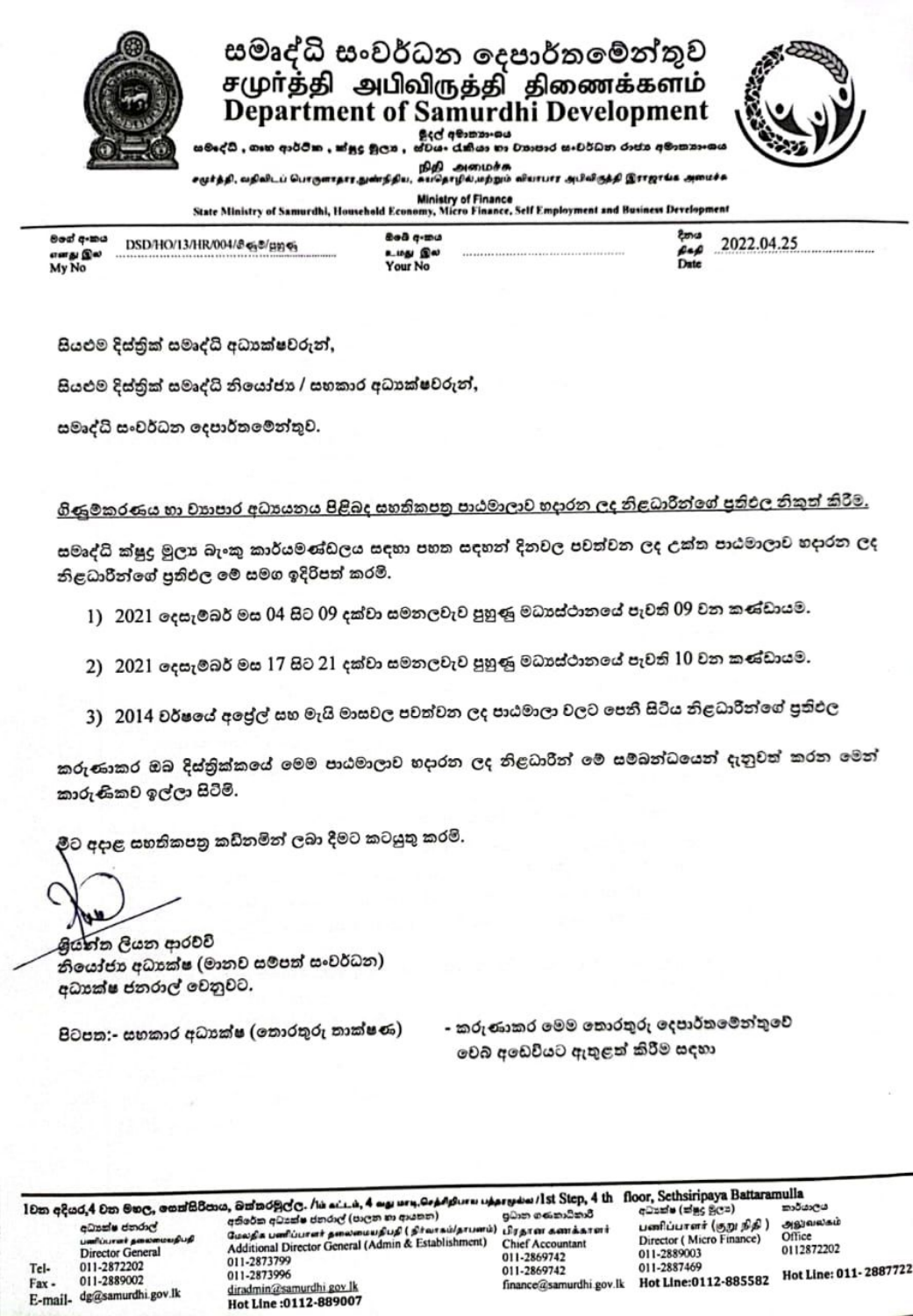



## **RESULTS - 2021/09/BAL/S CERTIFICATE COURSE IN ACCOUNTING AND BUSINESS STUDIES CONDUCTED BY INSTITUTE OF CERTIFIED MANAGEMENT ACCOUNTANTS OF SRI LANKA SAMANAWEWA SAMURDHI TRAINING CENTRE FROM 04TH DECEMBER 2021 TO 09TH DECEMBER 2021**

| <b>REGSITRATION</b> | <b>NAME WITH INITIALS</b>          | <b>GRADING</b>          |
|---------------------|------------------------------------|-------------------------|
| <b>NUMBER</b>       |                                    |                         |
| 2021/09/BAL/S/01    | A.J. NILANTHI                      | В                       |
| 2021/09/BAL/S/02    | A.DINESHA UDAYANGANI               | A                       |
| 2021/09/BAL/S/03    | A.K. GUNADASA                      | B                       |
| 2021/09/BAL/S/04    | A.H.S.DILHANI                      | A                       |
| 2021/09/BAL/S/05    | <b>B.B.THANUSHI KUSUM KUMARI</b>   | A                       |
| 2021/09/BAL/S/06    | <b>B.G. CHAMATH PRIYANATH</b>      | B                       |
| 2021/09/BAL/S/07    | D.G. PUSHPAKANTHI                  | B                       |
| 2021/09/BAL/S/08    | D.U. KOTHALAWALA                   | A                       |
| 2021/09/BAL/S/09    | DILEEP GAYAN SENADEERA             | A                       |
| 2021/09/BAL/S/10    | D M AJITH PRASANNA                 | <b>ABSENT</b>           |
| 2021/09/BAL/S/11    | E.A.RASIKA PRIYADHARSHANI          | A                       |
| 2021/09/BAL/S/12    | <b>GAMINI WICKRAMASURIARACHCHI</b> | A                       |
| 2021/09/BAL/S/13    | G.R.D.ROHINI                       | A                       |
| 2021/09/BAL/S/14    | PRADEEP GUNASEKARA                 | B                       |
| 2021/09/BAL/S/15    | H.C. ALUTHGE                       | A                       |
| 2021/09/BAL/S/16    | H.A.CHAMILA PRIYADARSHANI          | A                       |
| 2021/09/BAL/S/17    | M.D.N.J.DEEPANI                    | B                       |
| 2021/09/BAL/S/18    | H.I. SUSANTHI                      | B                       |
| 2021/09/BAL/S/19    | H.D.P.D. RAMYASHINI                | B                       |
| 2021/09/BAL/S/20    | H.G. DAYARATHNA                    | $\overline{\mathsf{A}}$ |
| 2021/09/BAL/S/21    | J.V.M. PRIYADARSHANI               | A                       |
| 2021/09/BAL/S/22    | J.A.S.JAYASINGHE                   | B                       |
| 2021/09/BAL/S/23    | K.K.N.PRIYADARSHANI                | B                       |
| 2021/09/BAL/S/24    | K.D.D.CHATHURANI                   | $\, {\bf B}$            |
| 2021/09/BAL/S/25    | K.L.M. KUMARASINGHE                | A                       |
| 2021/09/BAL/S/26    | K.N. DISSANAYAKA                   | B                       |
| 2021/09/BAL/S/27    | M.H.A.INDIKA                       | $\, {\bf B}$            |
| 2021/09/BAL/S/28    | M.G.L.M. MADAPATHAGEDARA           | A                       |
| 2021/09/BAL/S/29    | M.H. NIROSHA                       | B                       |
| 2021/09/BAL/S/30    | M.A.W.SAMPATHPRIYA                 | A                       |
| 2021/09/BAL/S/31    | N.P.WEERASINGHE                    | B                       |
| 2021/09/BAL/S/32    | P.G.SUBASEELANANDA                 | $\overline{\mathbf{c}}$ |
| 2021/09/BAL/S/33    | P.M.SARATH                         | B                       |
| 2021/09/BAL/S/34    | P.D.I.MADUSHANI                    | A                       |
| 2021/09/BAL/S/35    | P.T.I. HIMALI                      | A                       |